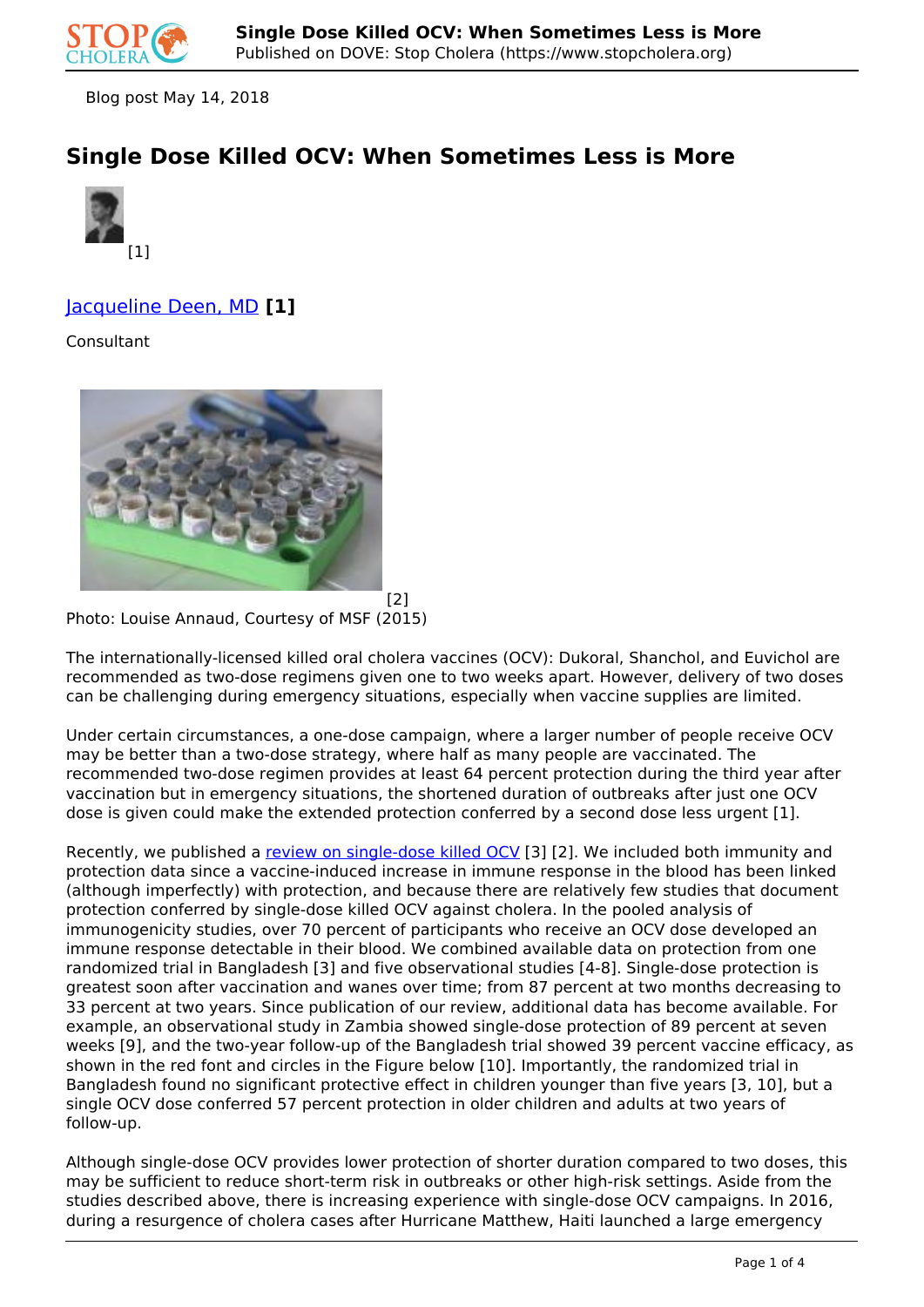

campaign when more than 700,000 people received a single dose of OCV [11, 12]. In 2017, during mass vaccinations of Rohingya refugees in Bangladesh, one dose of OCV was given to more than 700,000 people, while a second dose was given to children between the ages of one and five [13].

Overall, we found that protection from a single-dose of killed OCV may be sufficient to reduce short-term risk during outbreaks or other high-risk settings, especially when vaccine supply is limited. However, a second dose should be given as soon as circumstances allow to ensure longer and more robust protection.

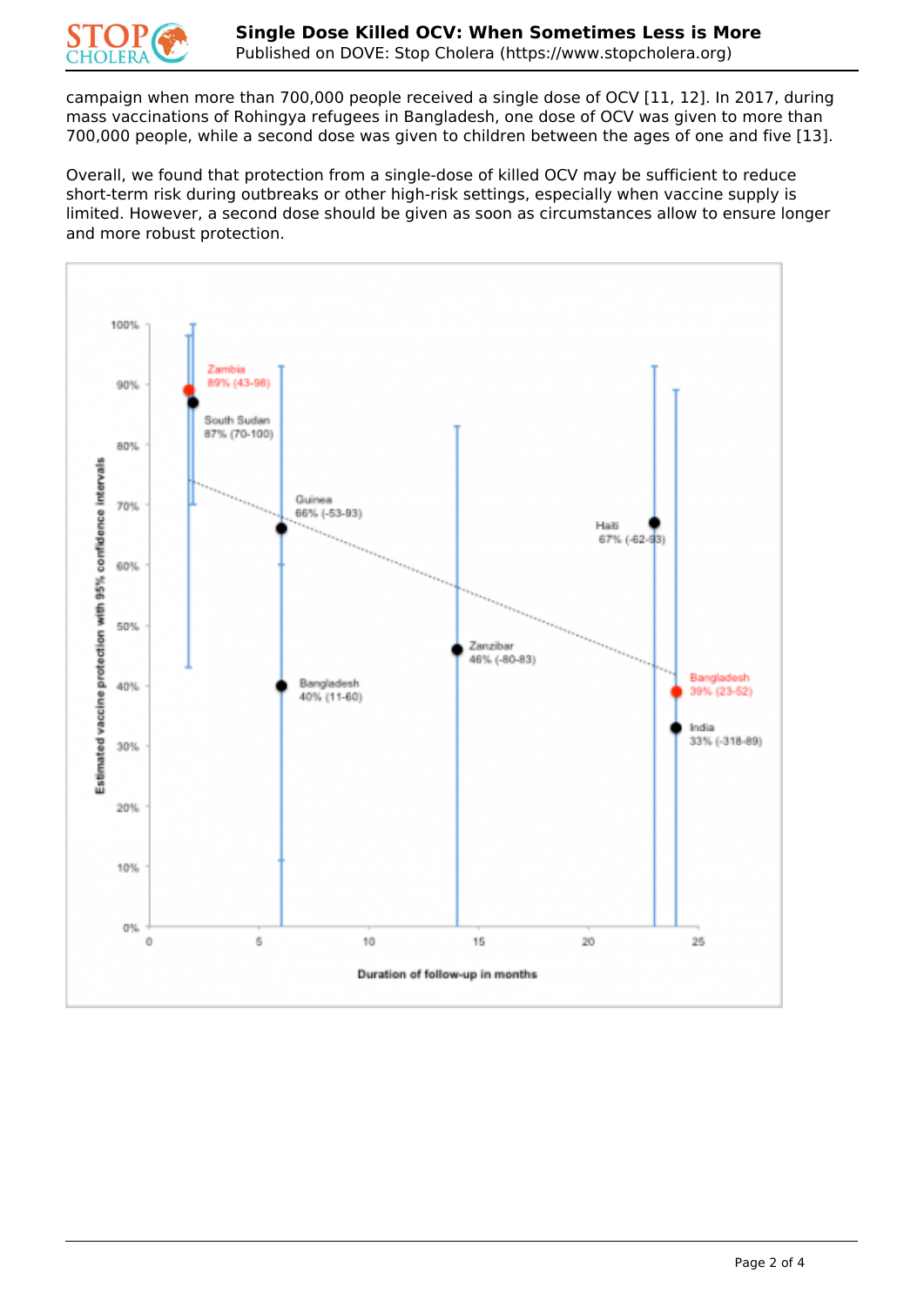

Figure: Estimated single-dose oral cholera vaccine protection (95% confidence intervals), by study site and month of follow-up [3-10]

### **References**

- 1. Azman AS, Luquero FJ, Ciglenecki I, Grais RF, Sack DA, Lessler J. The Impact of a One-Dose versus Two-Dose Oral Cholera Vaccine Regimen in Outbreak Settings: A Modeling Study. PLoS Med. 2015;12(8):e1001867. doi: 10.1371/journal.pmed.1001867. PubMed PMID: 26305226; PubMed Central PMCID: PMC4549326.
- 2. Lopez AL, Deen J, Azman AS, Luquero FJ, Kanungo S, Dutta S, et al. Immunogenicity and protection from a single dose of internationally available killed oral cholera vaccine: a systematic review and meta-analysis. Clin Infect Dis. 2017. doi: 10.1093/cid/cix1039. PubMed PMID: 29177437.
- 3. Qadri F, Wierzba TF, Ali M, Chowdhury F, Khan AI, Saha A, et al. Efficacy of a Single-Dose, Inactivated Oral Cholera Vaccine in Bangladesh. N Engl J Med. 2016;374(18):1723-32. doi: 10.1056/NEJMoa1510330. PubMed PMID: 27144848.
- 4. Azman AS, Parker LA, Rumunu J, Tadesse F, Grandesso F, Deng LL, et al. Effectiveness of one dose of oral cholera vaccine in response to an outbreak: a case-cohort study. The Lancet Global health. 2016;4(11):e856-e63.
- 5. Luquero FJ, Grout L, Ciglenecki I, Sakoba K, Traore B, Heile M, et al. Use of Vibrio cholerae vaccine in an outbreak in Guinea. N Engl J Med. 2014;370(22):2111-20. doi: 10.1056/NEJMoa1312680. PubMed PMID: 24869721.
- 6. Khatib AM, Ali M, von Seidlein L, Kim DR, Hashim R, Reyburn R, et al. Effectiveness of an oral cholera vaccine in Zanzibar: findings from a mass vaccination campaign and observational cohort study. The Lancet Infectious diseases. 2012;12(11):837-44. doi: 10.1016/S1473-3099(12)70196-2. PubMed PMID: 22954655.
- 7. Ivers LC, Hilaire IJ, Teng JE, Almazor CP, Jerome JG, Ternier R, et al. Effectiveness of reactive oral cholera vaccination in rural Haiti: a case-control study and bias-indicator analysis. The Lancet Global health. 2015;3(3):e162-8. doi: 10.1016/S2214-109X(14)70368-7. PubMed PMID: 25701994; PubMed Central PMCID: PMC4384694.
- 8. Wierzba TF, Kar SK, Mogasale VV, Kerketta AS, You YA, Baral P, et al. Effectiveness of an oral cholera vaccine campaign to prevent clinically-significant cholera in Odisha State, India. Vaccine. 2015;33(21):2463-9. doi: 10.1016/j.vaccine.2015.03.073. PubMed PMID: 25850019.
- 9. Ferreras E, Chizema-Kawesha E, Blake A, Chewe O, Mwaba J, Zulu G, et al. Single-Dose Cholera Vaccine in Response to an Outbreak in Zambia. N Engl J Med. 2018;378(6):577-9. doi: 10.1056/NEJMc1711583. PubMed PMID: 29414267.
- 10. Qadri F, Ali M, Lynch J, Chowdhury F, Khan AI, Wierzba TF, et al. Efficacy of a single-dose regimen of inactivated whole-cell oral cholera vaccine: results from 2 years of follow-up of a randomised trial. The Lancet Infectious diseases. 2018. doi: 10.1016/S1473-3099(18)30108-7. PubMed PMID: 29550406.
- 11. Beaubien J. Haiti Launches Largest-Ever Cholera Vaccination Campaign, 8 November 2016. http://www.npr.org/sections/goatsandsoda/2016/11/08/501155987/haiti-launches-largest-eve r-emergency-cholera-vaccination-campaign [4] Accessed 27 April 2018.
- 12. WHO. Cholera vaccination campaign for Haitians hardest hit by Hurricane Matthew, 28